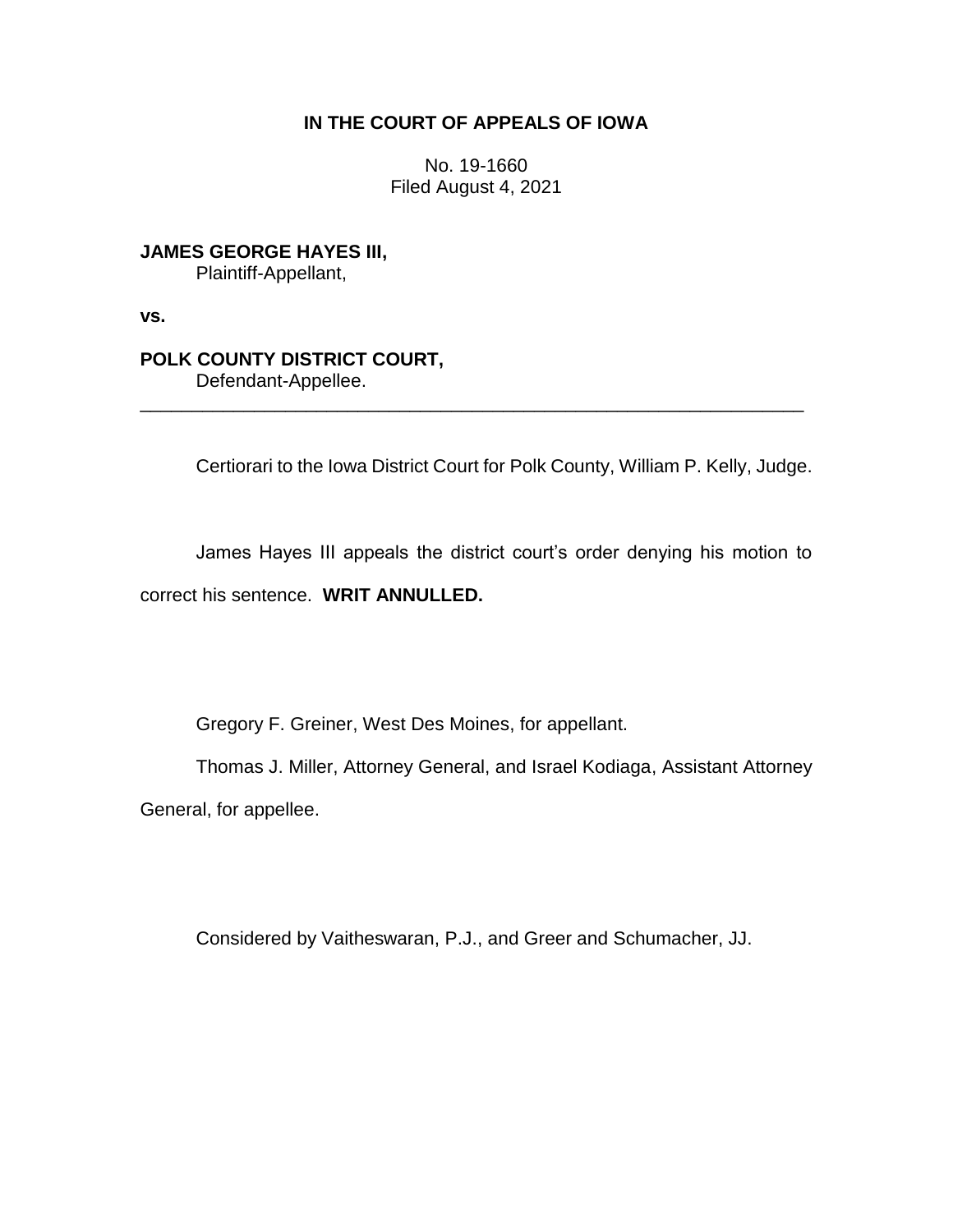## **VAITHESWARAN, Presiding Judge.**

James Hayes-Bey III was found guilty of willful injury and first-degree murder. *See State v*. *Hayes*, No. 99-0571, 2000 WL 1675592, at \*1 (Iowa Ct. App. Nov. 8, 2000). The court of appeals affirmed his judgment and sentence. *See id*. at \*6.

Eighteen years later, Hayes moved to correct his sentence. He asserted he was sentenced to life in prison without parole and his sentence amounted to cruel and unusual punishment under the United States and Iowa Constitutions because he was only "11 days over" eighteen at the time of the offense and the "[b]right [l]ine [r]ule" for "handling a juvenile case and handling the case as an adult" should be twenty-one rather than eighteen.

The district court denied the motion, reasoning as follows:

While this court finds the defendant's arguments thought provoking in regards to his age during the commission of the crime, current Iowa precedent does not support the defendant's assertions. In *Miller v. Alabama*, the United States Supreme Court held that a sentencing scheme mandating lifetime imprisonment for those under the age of eighteen was unconstitutional. 567 U.S. 460 (2012). This holding makes no reference to the constitutionality of lifetime imprisonment for those over the age of eighteen. Additionally, in *State v. Lyle*, the Iowa Supreme Court stated that the holding had no application to the sentencing laws affecting adult offenders, and this case does not move any of the lines which currently exist when sentencing adult offenders. 854 N.W.2d 378, 375 (Iowa 2014). Similarly, [in] *State v. Sweet*, an Iowa Supreme Court decision stating that lifetime incarceration without parole violates the state constitution, provides no language indicating that the court's rulings on juvenile offenders should be extended to adults. The qualities that distinguish juveniles from adults do not disappear when an individual turns eighteen, but society has generally drawn the line at eighteen for the purposes of distinguishing juveniles from adults. 879 N.W.2d 811, 831 (Iowa 2016).

Applying the facts James G. Hayes-Bey III presented in Defendant's Motion to current Iowa law, this court finds no legal basis for concluding that an illegal sentence was handed down. The